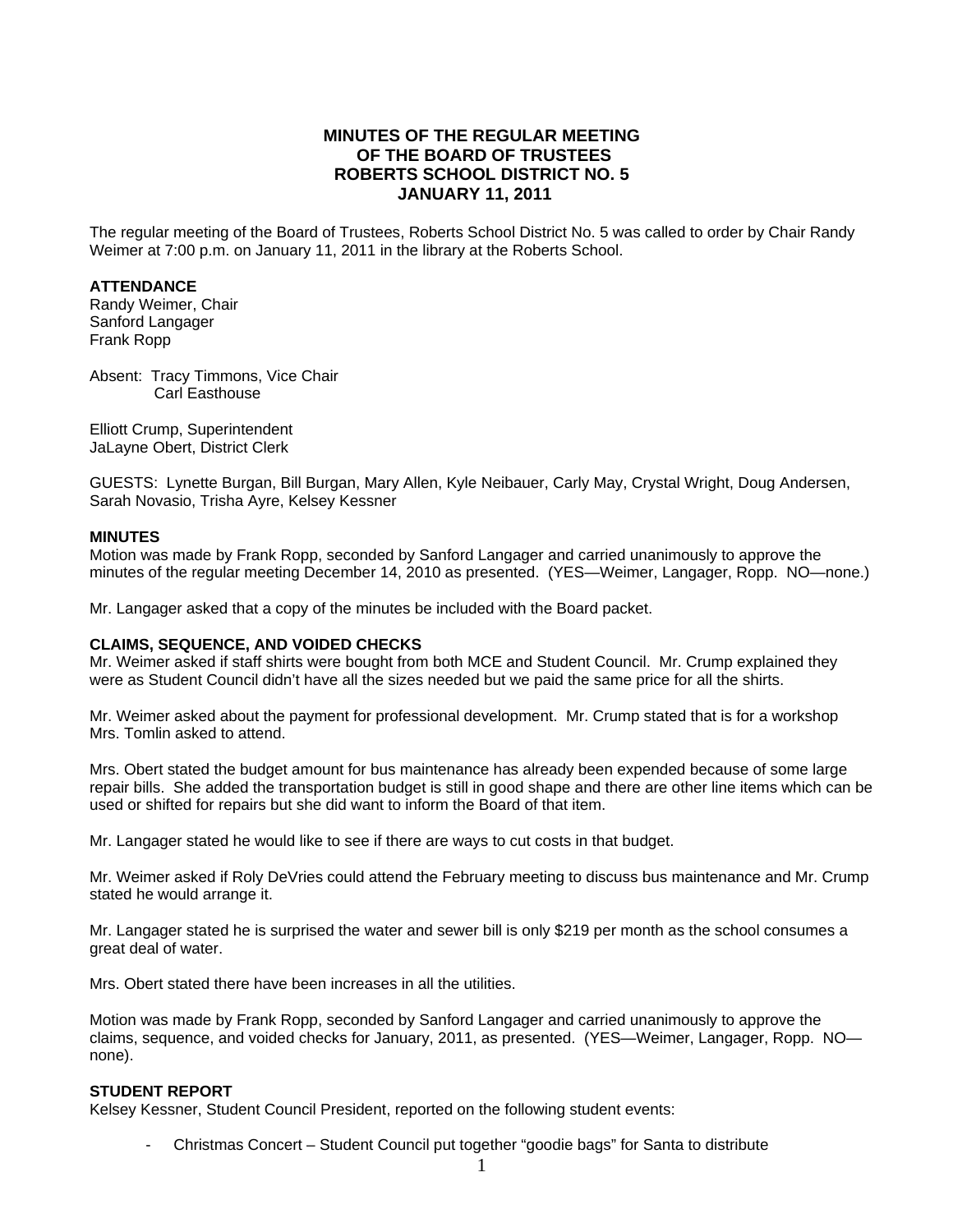- Winter Semi-formal dance Not as many attended as anticipated but was still fun
- Miles City Community College visited today to speak with juniors and seniors
- Athletics There is a new addition to the boys' basketball team with the arrival of an exchange student from Belgium
- BPA team went to regional competition in Livingston and took 15 first place awards with all team members advancing to state competition
- The first ski day is coming up on January 21
- National Guard is bringing the obstacle course back again this month. She stated the course is pretty strenuous and students are very competitive

Mr. Weimer asked Miss Kessner how school is in general. Miss Kessner stated it is good.

Mrs. Obert stated Student Council not only puts together the bags for the Christmas concert but also buys the supplies for them and asked if the general fund could pay for those supplies. The Board agreed with the request.

### **TEACHER REPORTS**

Kyle Neibauer stated things are going great with his classes so far this year and semester exams are coming soon. He stated some of the upper grade classes are doing projects or debates for their semester exams.

Mr. Neibauer stated he is also staying very busy with athletics. He stated the boys' basketball team is improving every game and it will soon be time for junior high boys' basketball to begin.

Mr. Ropp asked as a first year teacher if Mr. Neibauer has experienced any discipline problems.

Mr. Neibauer stated the students have behaved very well and like most small schools, many problems are fixed at home. He added there has only been one incident all year that went to Mr. Crump and that behavior has stopped.

Mr. Langager stated he appreciates all the work Mr. Neibauer does for the students.

Mr. Weimer asked if Mr. Neibauer has everything he needs for his classroom. Mr. Neibauer stated he does.

Crystal Wright stated this has been a great year with eleven students in the second grade, four which are new students to the district. She added there are different learner levels in her room and she has tried to adjust her teaching to reach all students.

Mrs. Wright stated the elementary staff works well together and meets on a regular basis.

Mrs. Wright stated a new reading series was purchased for K-1 last year and those teachers have suggested training for that series is important. She added she would really like to see the district continue the series through grades two and three as it is much better for reaching each student.

Mrs. Wright stated junior high girls' basketball is over and the coaches saw huge gains in fundamental skills in the 15 girls participating. She stated ski days are scheduled in January, February, and March and parents and teachers have offered to help out. She added 16 boys are interested in junior high boys' basketball.

Mrs. Wright stated she is trying to get her room ready for a substitute during her maternity leave.

Mr. Langager asked if the teachers using it like the new reading series. Mrs. Wright stated they do.

Mr. Crump asked how far the series goes as far as grades. Mrs. Wright stated the highest level it goes to is grades 4 and 5. She added it also includes all the phonics materials so those don't have to be purchased separately.

Mr. Langager thanked Mrs. Wright for all her extra efforts with the students.

### **PERSONNEL**

LEAVE REQUEST – Mr. Crump stated Mrs. Wright has requested eight weeks of maternity leave, beginning in March and ending in May, depending on her delivery date. He stated she is also requesting payment of 15% of her salary during her leave for providing lesson plans during her absence.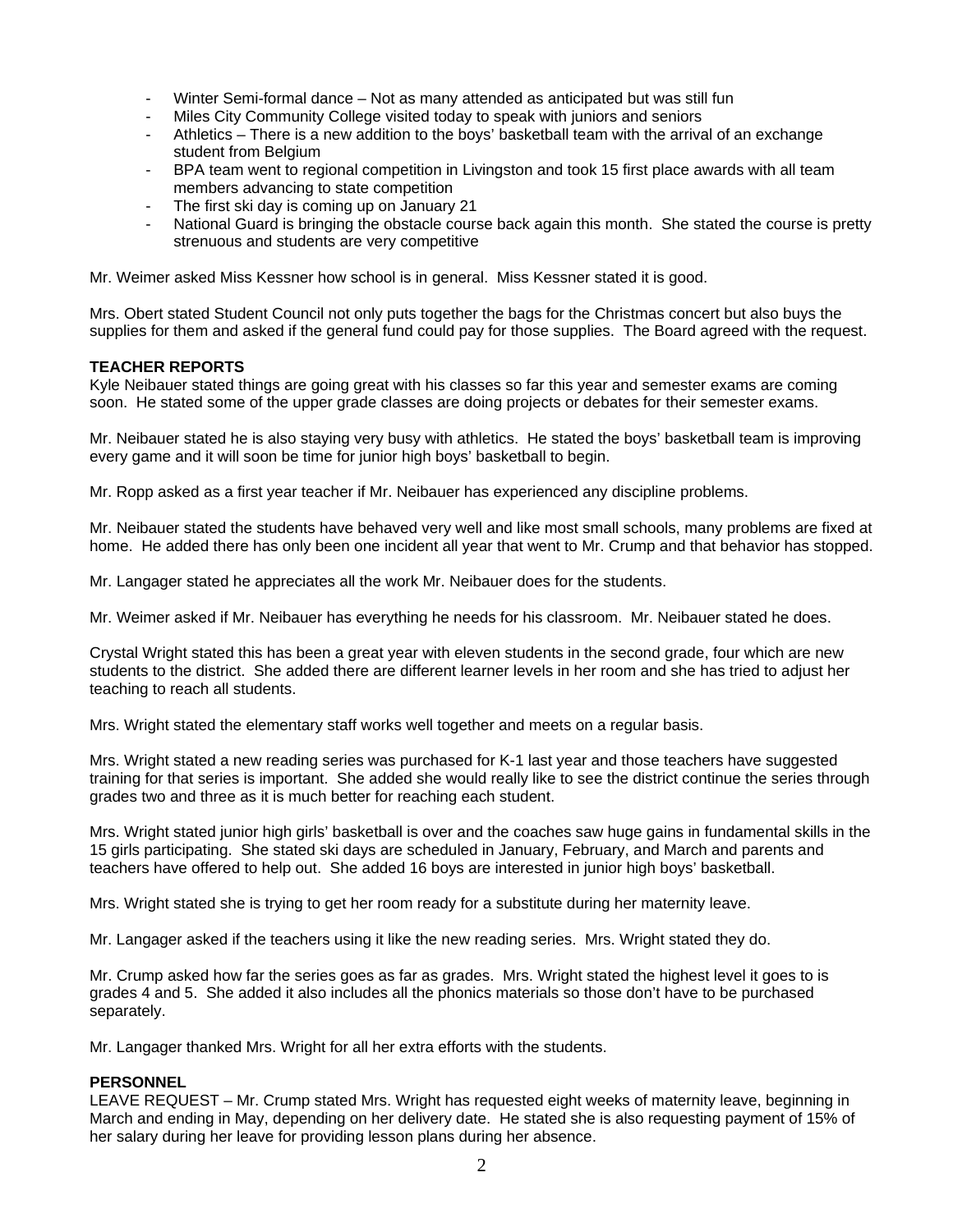Mr. Crump stated Mrs. Wright has been working hard to prepare her room and students for her absence and he recommends that the Board approve her maternity leave plus the payment of 15% of her salary for lesson plans.

Motion was made by Sanford Langager, seconded by Frank Ropp and carried unanimously to approve maternity leave for Crystal Wright as needed up to 12 weeks and pay 15% of her salary during that time for lesson plans. (YES—Weimer, Langager, Ropp. NO—none).

Mr. Weimer asked if we've arranged a replacement for Mrs. Wright and Mr. Crump stated we are working on that.

## **STUDENT ATTENDANCE ISSUES**

Mr. Weimer called for an executive session at 7:35 p.m. stating the next item to come before the Board involves individuals and the privacy rights of those individuals supersede the public's right to know. He returned the meeting to regular session at 8:22 p.m.

Motion was made by Frank Ropp, seconded by Sanford Langager and carried unanimously to reinstate first semester credit for students CB, CW and TN. (YES—Weimer, Langager, Ropp. NO—none),

## **NEW BUSINESS**

BPA STIPEND -- Mr. Crump stated Mr. Andersen and he have talked about his duties with BPA and the amount of time required fulfilling those duties. He stated in prior years the BPA advisor had either been given an extra prep period or a stipend but that had been discontinued.

Mr. Crump stated Mr. Andersen's work with BPA is very valuable and he would like to do some research to see how to compensate him for his time.

Mr. Andersen stated he did talk with other advisors at regionals and all of them receive a stipend and four receive a stipend plus the advisor travel to nationals is paid.

Mr. Weimer stated the value of his leadership is obvious with how well the students placed at regionals.

Mr. Ropp stated there are 20 students in our BPA where other schools may have fewer students.

Mr. Weimer asked Mr. Crump to do some research and bring this item for discussion next month.

MHSA ANNUAL MEETING PROPOSALS – Mr. Crump stated the MHSA Annual Meeting is scheduled for January 17, 2011. He added he went through the following proposals with the ADs to get input on how to vote:

- 1. Proposal to Amend Eligibility By-Law for Attendance requires a student to be enrolled in twenty hours per week and in regular attendance 10 hours per week in the physical presence in the building. YES
- 2. Proposal to Amend Eighth Grade Participation Rule allows eighth grade students to play on high school varsity or junior varsity teams with prior approval. YES
- 3. Proposal to Amend Eligibility By-Law for Transfers Adds statement for students returning to the home district of parents. YES
- 4. Proposal to Amend Jewelry Rule Would remove the MHSA jewelry rule from the sport of golf. NO
- 5. Proposal to Eliminate the Liability Catastrophe Plan Eliminate the plan. Decide at the meeting. Discuss with Western States Insurance.
- 6. Proposal to Amend 35 Point Rule for Football Changes the mercy rule to allow more time for play by younger athletes. NO
- 7. Proposal to Amend rules for Double Dual Wrestling Events Doesn't affect our district.

Carly May stated this involves the number of weigh-ins for wrestlers at double dual meets and from watching her brothers participate in wrestling, she would oppose reducing the number of weigh-ins.